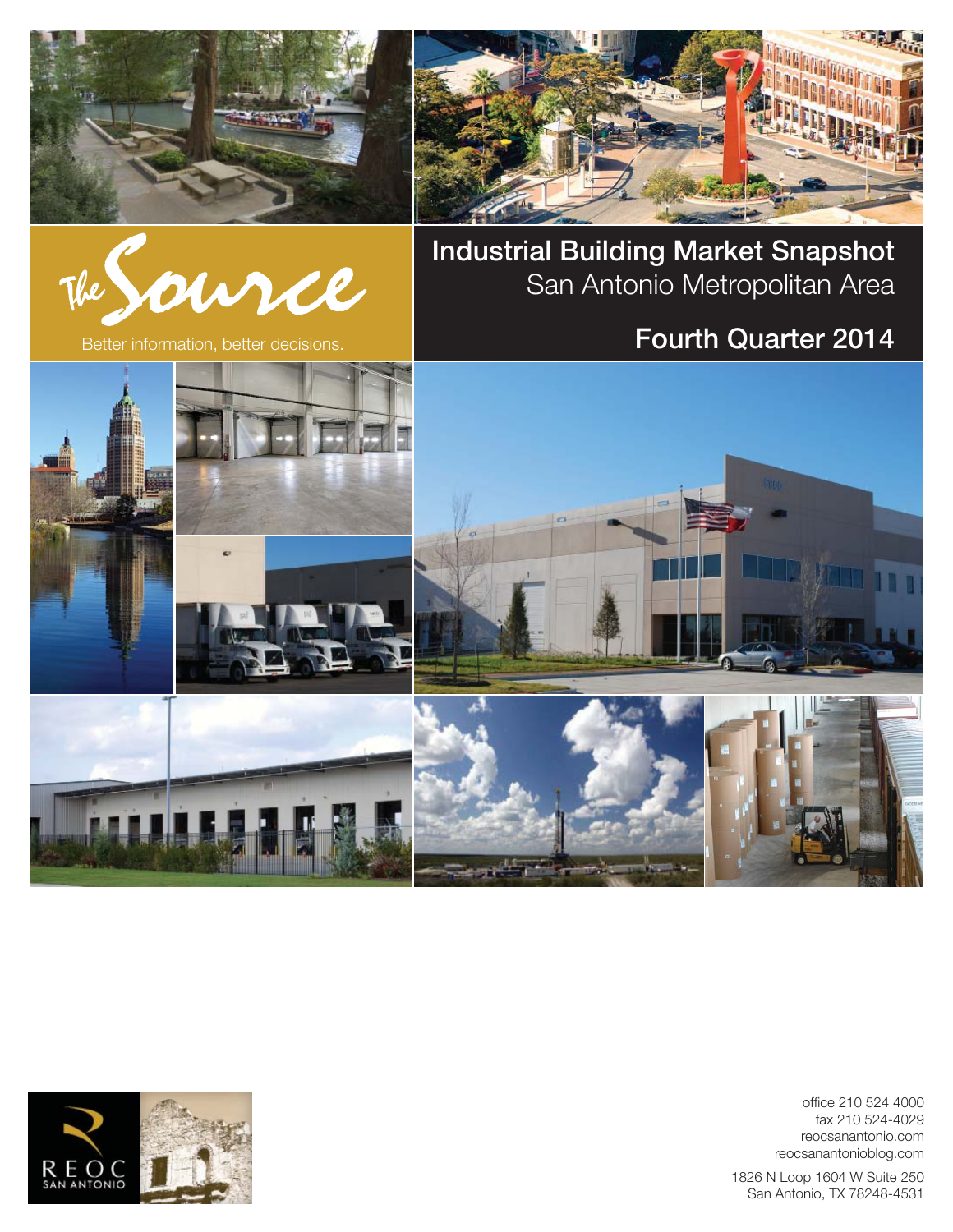

## OVERVIEW

According to the survey of more than 33.5 million square feet of industrial lease space, the San Antonio industrial market closed 2014 with a vacancy rate of 7.2% - only slightly higher than where it began the year, despite the delivery of more than 377,000 square feet of new supply. Availabilities are rather limited for companies looking to relocate or expand here in San Antonio but there is nearly 550,000 square feet of industrial space currently under construction with additional projects proposed.

Clearly, demand for industrial space remains strong even if gross leasing activity seems a little flat due to the lack of available space. Activity in the fourth quarter did flatten which resulted in 36,237 square feet of negative net absorption. Results for the year, however, remained positive with 505,802 square feet of net gain in occupied space. Distribution Warehouse properties experienced 387,986 square feet of positive net absorption which outperformed the 117,816 square feet registered in the Service Center/Flex property type by a ratio of more than three to one.

While the citywide vacancy rate stands at 7.2%, Distribution Warehouse properties boast an even tighter vacancy rate of 5.8%. Much of the remaining vacant warehouse space suffers from some sort of functional obsolescence which makes it challenging to lease. Meanwhile, the Service Center/Flex market closed the year with a vacancy rate of 11.6% which is improved compared to 12.1% recorded in the same quarter a year ago.

| <b>CITYWIDE</b>              |            |            | <b>CENTRAL BUSINESS DISTRICT</b> |              | NON-CBD      |                              |            |            |
|------------------------------|------------|------------|----------------------------------|--------------|--------------|------------------------------|------------|------------|
|                              | 4Q 2014    | 4Q 2013    |                                  | 4Q 2014      | 4Q 2013      |                              | 4Q 2014    | 4Q 2013    |
| All Property Types           |            |            | All Property Types               |              |              | All Property Types           |            |            |
| Inventory                    | 33,525,736 | 33,548,079 | Inventory                        | 233,395      | 233,395      | Inventory                    | 33,292,341 | 33,314,684 |
| Direct Vacant                | 2,397,202  | 2,294,405  | Direct Vacant                    | 0            | 28,548       | Direct Vacant                | 2,397,202  | 2,265,857  |
| %Vacant                      | 7.2%       | 6.8%       | %Vacant                          | $0.0\%$      | 12.2%        | %Vacant                      | 7.2%       | 6.8%       |
| Average Rent                 | \$7.76     | \$7.58     | Average Rent                     | N/A          | \$3.60       | Average Rent                 | \$7.76     | \$7.61     |
| 4Q Absorption                | (36, 237)  | 1,299,611  | 4Q Absorption                    | 0            | <sup>0</sup> | 4Q Absorption                | (36, 237)  | 1,299,611  |
| <b>YTD Absorption</b>        | 505,802    | 2,478,132  | <b>YTD Absorption</b>            | 28,548       | 11,912       | <b>YTD Absorption</b>        | 477,254    | 2,466,220  |
|                              |            |            |                                  |              |              |                              |            |            |
| Distribution / Warehouse     |            |            | Distribution / Warehouse         |              |              | Distribution / Warehouse     |            |            |
| Inventory                    | 25,856,452 | 25,633,726 | Inventory                        | 233,395      | 233,395      | Inventory                    | 25,623,057 | 25,400,331 |
| Direct Vacant                | 1,507,021  | 1,332,906  | Direct Vacant                    | 0            | 28,548       | Direct Vacant                | 1,507,021  | 1,304,358  |
| %Vacant                      | 5.8%       | 5.2%       | %Vacant                          | $0.0\%$      | 12.2%        | %Vacant                      | 5.9%       | 5.1%       |
| Average Rent                 | \$5.74     | \$5.28     | Average Rent                     | N/A          | \$3.60       | Average Rent                 | \$5.74     | \$5.31     |
| 4Q Absorption                | 14,797     | 1,220,169  | 4Q Absorption                    | 0            | <sup>0</sup> | 4Q Absorption                | 14,797     | 1,220,169  |
| <b>YTD Absorption</b>        | 387,986    | 2,112,516  | <b>YTD Absorption</b>            | 28,548       | 11,912       | <b>YTD Absorption</b>        | 359,438    | 2,100,604  |
|                              |            |            |                                  |              |              |                              |            |            |
| Service Center/Flex Combined |            |            | Service Center/Flex Combined     |              |              | Service Center/Flex Combined |            |            |
| Inventory                    | 7,669,284  | 7,914,353  | Inventory                        | 0            | 0            | Inventory                    | 7,669,284  | 7,914,353  |
| Direct Vacant                | 890,181    | 961,499    | <b>Direct Vacant</b>             | 0            | 0            | Direct Vacant                | 890,181    | 961,499    |
| %Vacant                      | 11.6%      | 12.1%      | %Vacant                          | 0            | 0            | %Vacant                      | 11.6%      | 12.1%      |
| Average Rent                 | \$9.35     | \$9.26     | Average Rent                     | <sup>0</sup> | 0            | Average Rent                 | \$9.35     | \$9.26     |
| 4Q Absorption                | (51, 034)  | 79,442     | 4Q Absorption                    | $\Omega$     | <sup>0</sup> | 4Q Absorption                | (51, 034)  | 79,442     |
| <b>YTD Absorption</b>        | 117,816    | 365,616    | <b>YTD Absorption</b>            | $\Omega$     | 0            | <b>YTD Absorption</b>        | 117,816    | 365,616    |

Analysis by REOC San Antonio based on data provided by Xceligent and approved by the San Antonio Industrial Advisory Board.

Statistics based on all multi-tenant industrial facilities 20,000 square foot and larger excluding single-tenant, owner-occupied and government buildings.

Average rental rates reflect non-weighted strict average asking rental rates quoted on a triple net annual basis.

## CURRENT QUARTER LEASE TRANSACTIONS

| Tenant                            | <b>Building</b>                      | Size   | Submarket         |
|-----------------------------------|--------------------------------------|--------|-------------------|
| <b>KACO New Energy</b>            | Binz-Engleman Distribution Center I  | 30,400 | <b>North East</b> |
| Hobsonn Enterprises               | Interstate Business Park 5           | 21.550 | North East        |
| Southern Warehousing              | San Antonio Distribution Center I    | 20,930 | <b>North East</b> |
| Gardner-Holditch, Inc.            | Thousand Oaks Business Park 2        | 20,333 | North Central     |
| <b>Arbor Contact Carpet</b>       | <b>Lanark Distribution Center II</b> | 16,000 | North East        |
| Total Media Solutions (Expansion) | 3535 N PanAm Expressway              | 13.350 | North East        |
| <b>Gulf Tire Distributors</b>     | San Antonio Distribution Center I    | 12,600 | <b>North East</b> |

## CURRENT OUARTER SALE TRANSACTIONS

| <b>Building</b>           | Buver                               | Size   | Submarket         |
|---------------------------|-------------------------------------|--------|-------------------|
| Schertz Industrial Park   | <b>Bell North Investments LLC</b>   | 43.200 | North East        |
| Caliber Collision Center  | Cross Development CC Blanco Rd, LLC | 40.384 | North Central     |
| 5150 Service Center Drive | Urrea Properties, LLC               | 29,860 | <b>North East</b> |